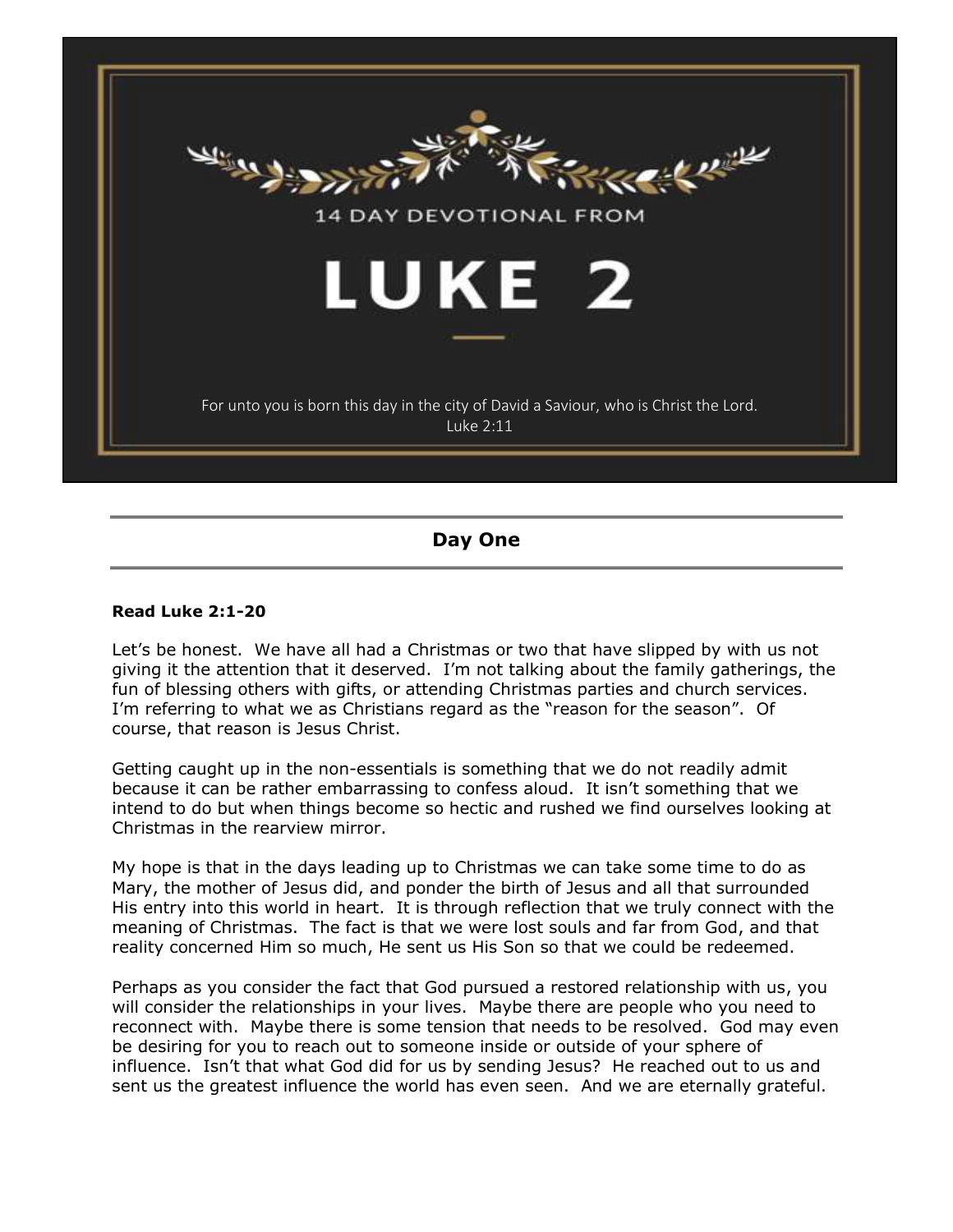#### **Takeaway:**

As you prepare to read this devotional guide over the next few days, ask God to reveal Himself to you and make this Christmas one where you are reminded of the incredible majesty of the season.

# **Day Two**

### **Read Luke 2:1-3**

*<sup>1</sup>In those days a decree went out from Caesar Augustus that all the world should be registered. <sup>2</sup> This was the first registration when Quirinius was governor of Syria. <sup>3</sup> And all went to be registered, each to his own town.*

I am so thankful that the Good News of God does not occur in a vacuum. Luke communicates this very clearly by giving detail of the cultural and historical landscape at the time of Christ's arrival. The message of the life of Jesus, and God's relationship with mankind through Him was lived out in real time, in a real place with real people, making the validity of the message very real for us.

At that time, Caesar Augustus sent out an order to all people in the countries that were under Roman rule. The order said that all people must write their name in a book (register). This was the first registration. This was actually an act of ego. The ruler wanted to establish the greatness of his territory and then tax everyone under his charge.

The heart of the world then and today remain very much the same. Take care of yourself, build on what you have even at the expense of others and, if possible, promote yourself. That is what this ruler was doing and it inconvenienced many people. All of those living in another territory or region had to make the trip back to their hometown. For many this would have been very costly and time consuming. Some people had to travel many miles in less than ideal circumstances and probably wondered how they were going fulfill this obligation. People would have been frustrated, angry and exhausted.

We often find ourselves in similar situations. People do things to us that we find unfair. We can be used so someone else can gain. We can find life frustrating and exhausting. But in this God still has a plan.

In the case of Caesar Augustus, God used one man's fleshly desire to fulfill a prophecy. Prophecies of old stated that the coming Messiah would be born in the town of Bethlehem. Mary, who was carrying the Christ-child, was obligated to travel to Bethlehem because her future husband was from that town. Amazing how God works isn't it? He works behind the scenes and in the invisible to establish His purposes.

I don't know about you, but I am sure glad that Caesar Augustus established this decree because something pretty amazing came out of it.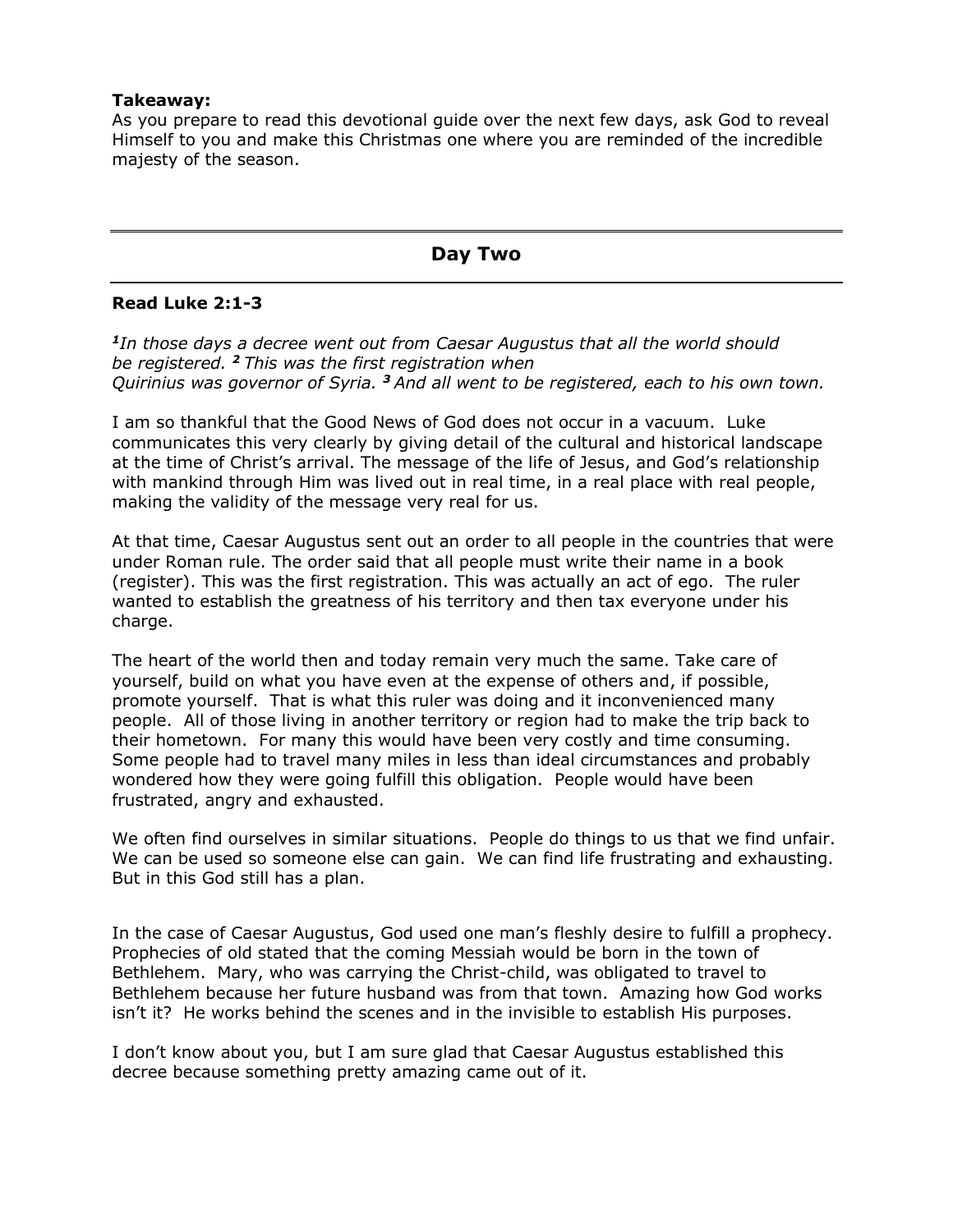#### **Takeaway**

Pray for our government. As believers it is often difficult to be supportive of them or agree with their decisions. Ask God to work behind the scenes and ask Him to establish His purposes on earth at this time.

Think of someone who is going through a season where life has been unfair. Pray that they would persevere and that God would reveal Himself to them.

# **Day Three**

#### **Read Luke 2:4**

*And Joseph also went up from Galilee, from the town of Nazareth, to Judea, to the city of David, which is called Bethlehem, because he was of the house and lineage of David…*

This one verse is a very big deal. While it is not the most quoted verse in the Christmas story it may carry the most historical significance. This verse brings with it the long awaited fulfillment of a biblical prophecy.

For centuries the Jewish people had been told that a Messiah was coming. This Messiah was going to establish a new covenant between God and man. The ancient Hebrew texts stated that this Messiah would come from the family of David. The ancient manuscripts also prophesied that the coming Saviour would be born in the town of Bethlehem.

In these verses we read that Joseph was on his way to Bethlehem for the purpose of census. God had orchestrated the events of that time so that each person had to return to the town of his ancestry. King David was an ancestor of Joseph and now Joseph along with his fiancé were on their way to the place of King David's birth. Everything was playing out just as prophecies of old said they would. It was actually happening! Every detail was becoming complete, even the proclamation of the prophet Isaiah found in *Isaiah 7:14* where we read that the Lord would be born of a virgin.

This one verse can be such an encouragement to us. When God says that He will do something or that something will happen – it will happen. God keeps His promises. God has a plan and He sees it through. As we read this text two thousand years later we have the opportunity to see how this plan came together. In *Jeremiah 29:11* we read that God has a plan for us as well and it comes with a promise. As we remain faithful to Him He will ensure that His plan and purpose for our lives will come to fruition.

#### **Takeaway**

Where have you seen God be faithful to you and as you have been faithful to Him?

Is there an ongoing situation in your life where you need to apply this promise of God's faithfulness?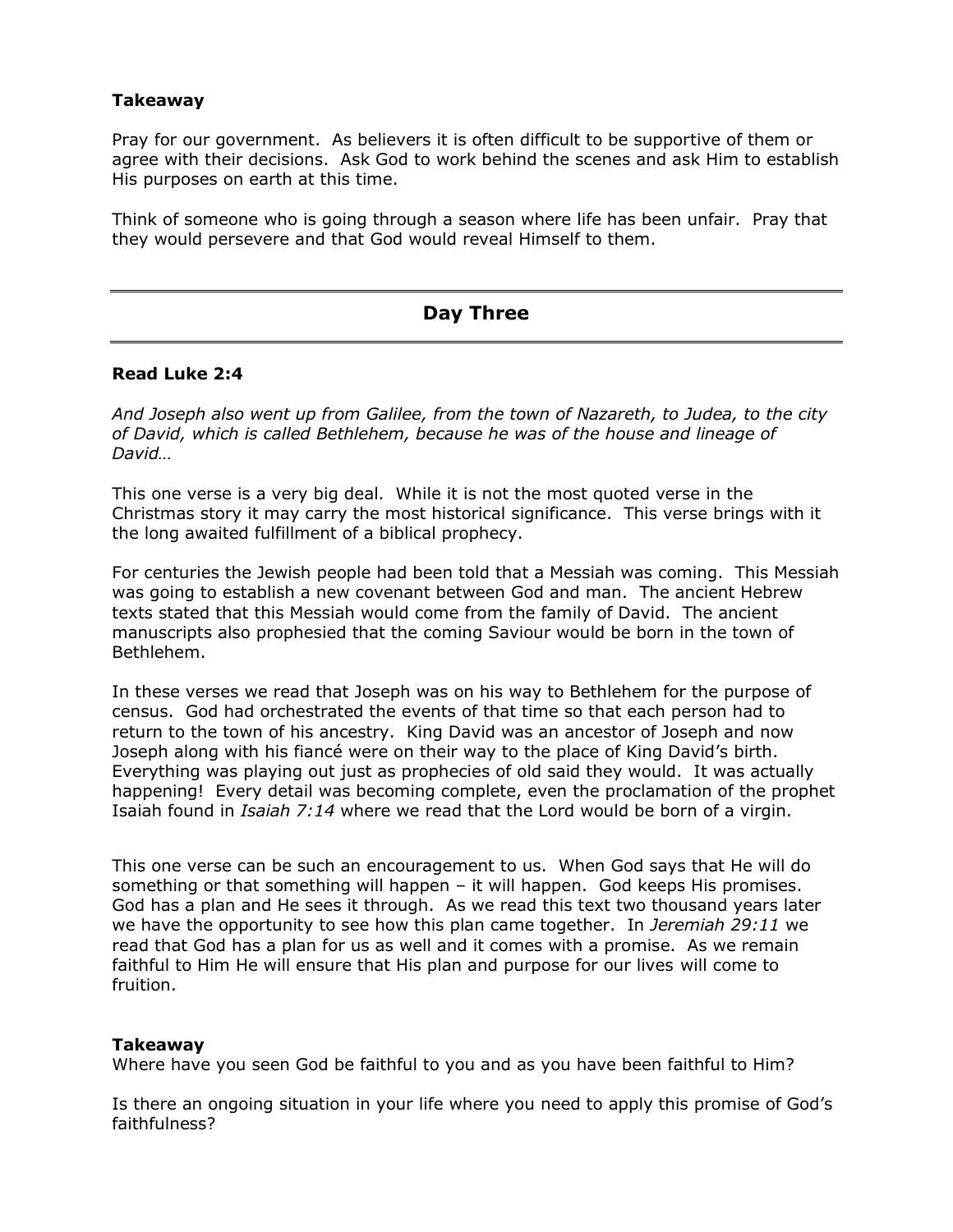## **Read Luke 2:5**

**…***to be registered with Mary, his betrothed, who was with child.*

There is not one human being before or after the birth of Christ who can truly identify with the plight in which Mary found herself: To be a virgin and have saved herself for marriage and then be told by the Holy Spirit that God Himself had impregnated her. Seriously, what was she supposed to do with that information?

This was a scandal of epic proportions. For a woman to become pregnant while betrothed opened her up to not only public ridicule and but potentially public stoning. It would have been a disgrace to her family and the man to whom she was planning to marry.

And then there is Joseph. Poor Joseph. This affected him greatly as well. He had an obligation to bring a charge against her according to Jewish law. He knew the child that Mary was carrying was not his and that her claim to being pregnant was "God did it". Joseph had a most difficult decision to make. Report that scandal or believe that this was in fact an act of God.

Joseph demonstrated great character by showing Mary gentleness and compassion. He protected Mary and kept the matter quiet. Thankfully, an angel of the Lord spoke to Joseph and told him that this was all part of God's plan and that everything would work out. Indeed it did. Both you and I can be thankful for Joseph's obedience.

## **Takeaway**

Ask the Lord to show you a time where it would have been easier to follow your own logic and instead you remained obedient to what you believed He was telling you and it worked out.

Is there something going on in your life right now where you know that God is asking you to trust Him and it doesn't really make sense? Ask Him for strength and courage to trust that He knows best and that it will all work out.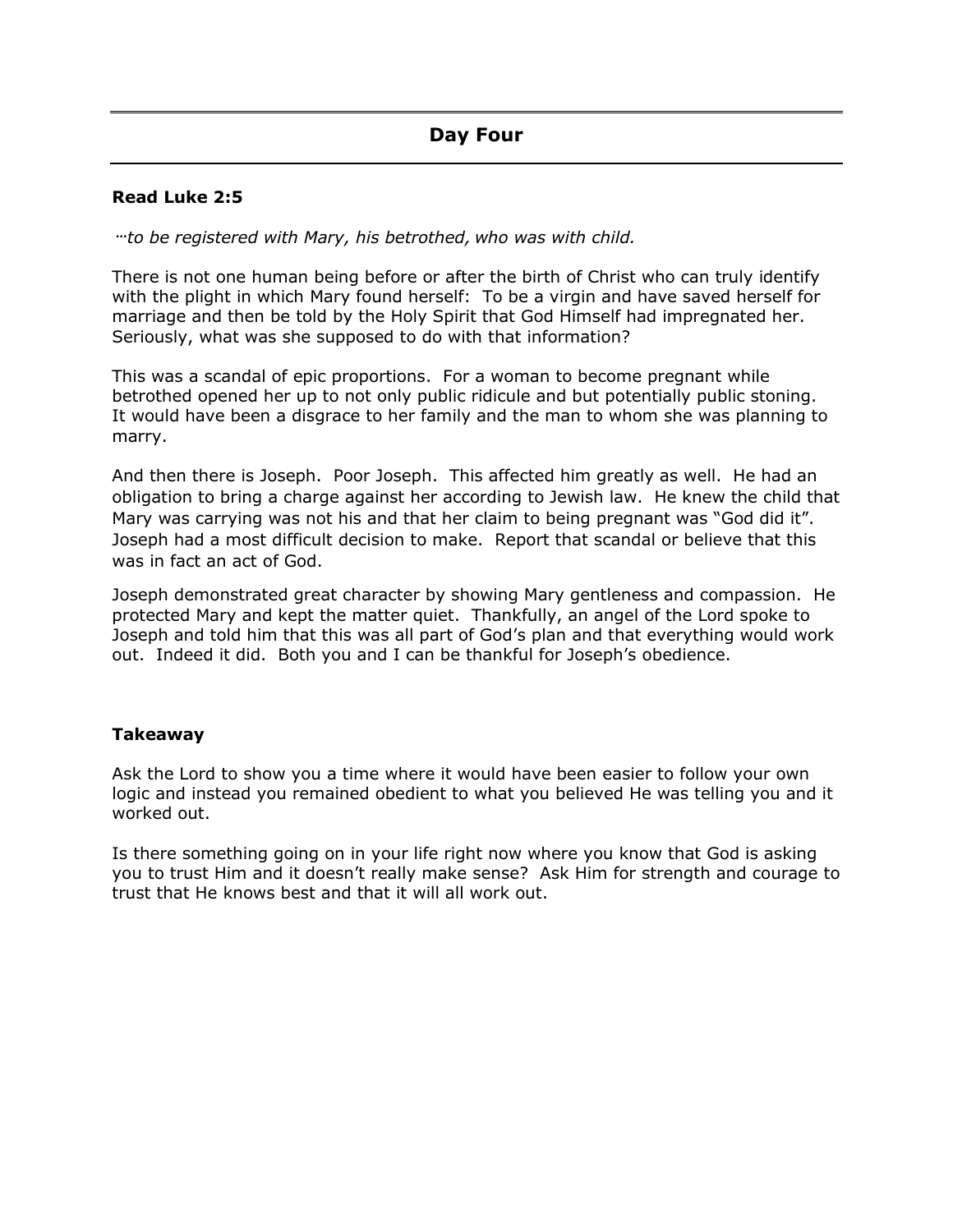## **Read Luke 2:6-7**

*<sup>6</sup>And while they were there, the time came for her to give birth.<sup>7</sup>And she gave birth to her firstborn son and wrapped him in swaddling cloths and laid him in a manger, because there was no place for them in the inn.*

Not the kind of entrance that a King usually makes is it? Born in a stable or cave that housed animals and then placed in a manger. When we think of royalty we think of wealth and luxury and a lifestyle beyond that of a normal person. But not our King. He was ushered into this world in the most humble of circumstances.

Scripture gives no indication that the birthing process for His mother Mary differed from that of any other woman. I am sure that it carried all of the pain, discomfort and messiness of any other birth. The King who at should have been treated like a prince was treated like a pauper.

It is evident that God intended to show the world that His Son was going to be a king for all people. While most kings are raised to be somewhat distant and aloof, God was communicating to the world that this King was not only going to be approachable, but one who would be comfortable with people from all walks of life.

In fact, the reason that Jesus was born in a shelter for animals is because there was no room for His family in Bethlehem at that time. All of the rooms in town were filled by people of a higher status.

His mother treated her son like any other mother. She held Him and adored Him. She wrapped Him in cloths so He would be comfortable and warm and laid Him down. I am sure that He cried and I am sure that he needed to be changed. He would need feeding and he would have cried when hungry.

There was never anything pretentious about Jesus. Not then, not ever.

This modest and often unassuming life of Jesus gave credence to Him not just being the Son of God but also the Son of Man.

## **Takeaway**

Our Saviour was born in circumstances much less ideal than that of any of our children. Don't you find that amazing?

Reflect on how you have experienced Jesus meeting you on "your level". Have you thanked Him for being such a "real" King?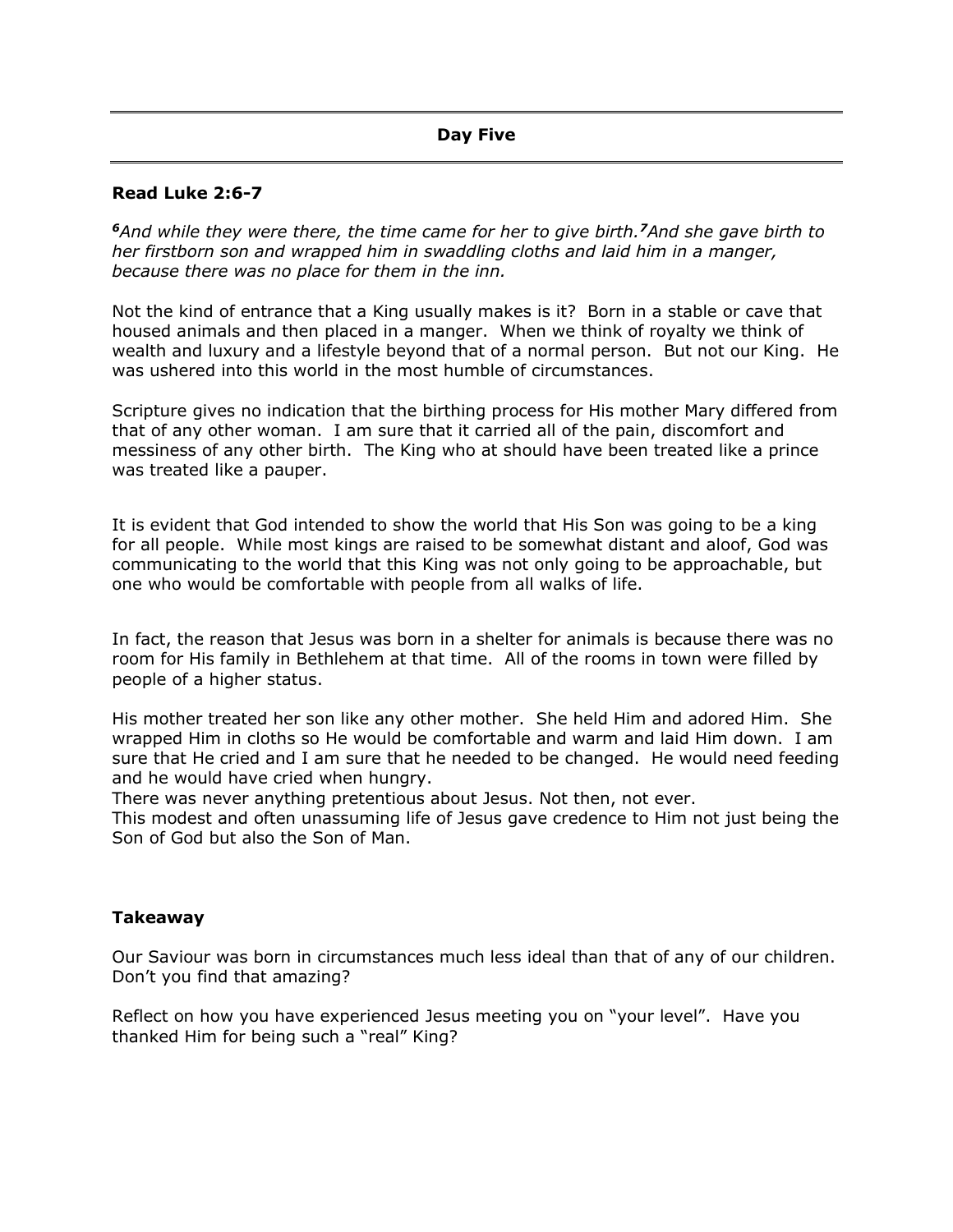#### **Read Luke 2:8-10**

*<sup>8</sup> And in the same region there were shepherds out in the field, keeping watch over their flock by night. <sup>9</sup> And an angel of the Lord appeared to them, and the glory of the Lord shone around them, and they were filled with great fear.<sup>10</sup> And the angel said to them, "Fear not, for behold, I bring you good news of great joy that will be for all the people.*

So picture this. You are at work and out of nowhere an angel appears before you! What would you do? How would you react? Probably the same way that the shepherds reacted.

The shepherds were just ordinary folk like many of us, quietly going about their daily routines. The shepherds had families to feed and taxes to pay. They had employers to please and plans for the following day. Just like you and me. And then…the angel. Life would be forever different.

The shepherds had now witnessed the supernatural. In fact, scripture states that the glory of God shone around them. Scripture also said that they were afraid or filled with great fear. The actual translation in Greek is the word *terrified.* The shepherds were physically and emotionally terrified. The angel actual had to tell them to relax (that's my wording).

When you really give it thought, it had to happen this way. I mean really, if the entrance of the Saviour was done in a common manner, say a Facebook posting or newspaper add, even a bulletin on the headline news it wouldn't have had the same impact. This was a really big deal. The Lord needed to get the shepherds' attention.

I think that is a challenge for us. A question that we can ask ourselves. How special and grandiose is the birth of Jesus to us? As stated at the beginning of this devotional series, it is easy for the true meaning of the season to get lost on us. Sometimes we just need some friendly reminders.

The arrival of Jesus was done in a most magnificent way to common people. Only God could do such a thing. He ushered royalty into the most common of situations and to the most unlikely of people. What a perfect picture of God and His love for us.

#### **Takeaway:**

On a scale of 1-10 what is the awe factor of the birth of Christ in your life?

Take a few minutes and spend some time with God. Ask Him to restore the awe factor of Christ leaving His place in heaven and coming to earth for you.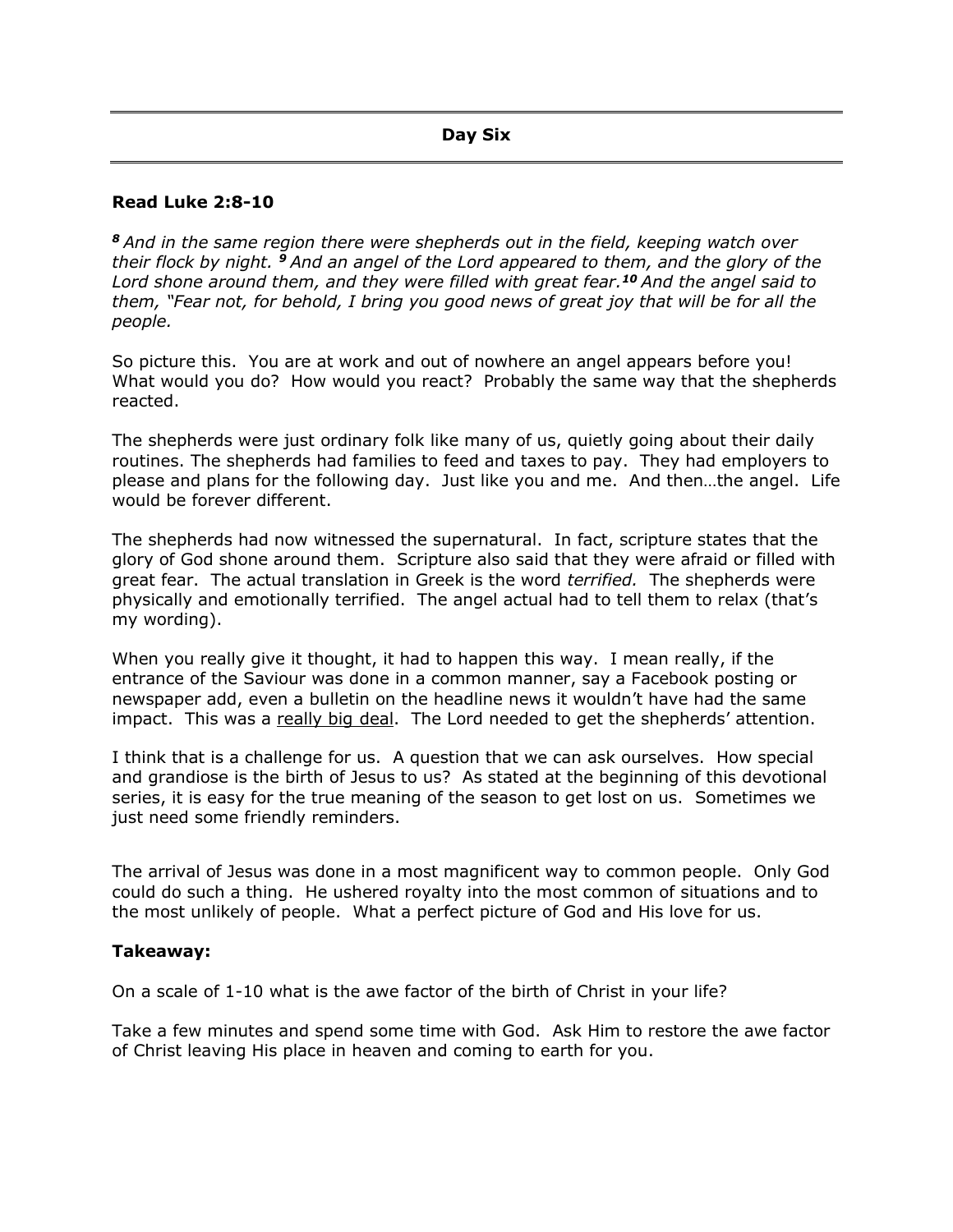#### **Read Luke 2:11-14**

*<sup>11</sup> For unto you is born this day in the city of David a Savior, who is Christ the Lord. <sup>12</sup> And this will be a sign for you: you will find a baby wrapped in swaddling cloths and lying in a manger." <sup>13</sup> And suddenly there was with the angel a multitude of the heavenly host praising God and saying, <sup>14</sup> "Glory to God in the highest, and on earth peace among those with whom he is pleased!"*

I don't claim to be a musical person but I have heard portions Handel's Messiah in concert and it was quite amazing. The sound of the orchestra, combined with the passionate vocals were amazing to hear. It actually makes me wonder how a whole multitude of angels praising God would have sounded to the shepherds.

As beautiful as Handel's Messiah is, no symphony could compare to the sound of the heavenly messengers proclaiming the birth of the Saviour. The passion with which they must have sung would have sent tingles up and down the spines of the fearful shepherds.

These angelic beings knew exactly who they were proclaiming because they had already met Jesus. They knew Him as the darling of heaven before He came to earth to save mankind. The angels saw Jesus in all of His glory and they knew what His arrival meant for mankind.

Today's text tells us that what started as a message from one angel became an incredibly large choir. Scripture uses the word multitude which is most accurately translated *legion*. In scripture a legion is said to be a thousand. So at least one thousand angels were singing the praises of the newborn King. Joy to the world indeed.

This Christmas may our hearts be filled with joy. The same joy that filled the heavenly hearts of the angels sent by God.

Christmas is a wonderful and joyous time of year. Perhaps you do not feel particularly joyful at this time. Maybe there are some things in your life that are sapping your zest for life. I encourage you to remember that Jesus came to heal your broken heart. He came to set us free and to provide a way through any kind of wilderness. Jesus came to offer you a kind of peace that only He can give. I pray that each of us would experience the peace of Christ this Christmas.

## **Takeaway**

Is there anything in your life at this time that is hindering your joy in the Lord?

Take a couple of deep breaths and calm your body. Ask God to give you His peace. Allow yourself to experience His presence coming over you and receive His peace.

Ask God to send His peace with you and fill you with His joy as you go about your life.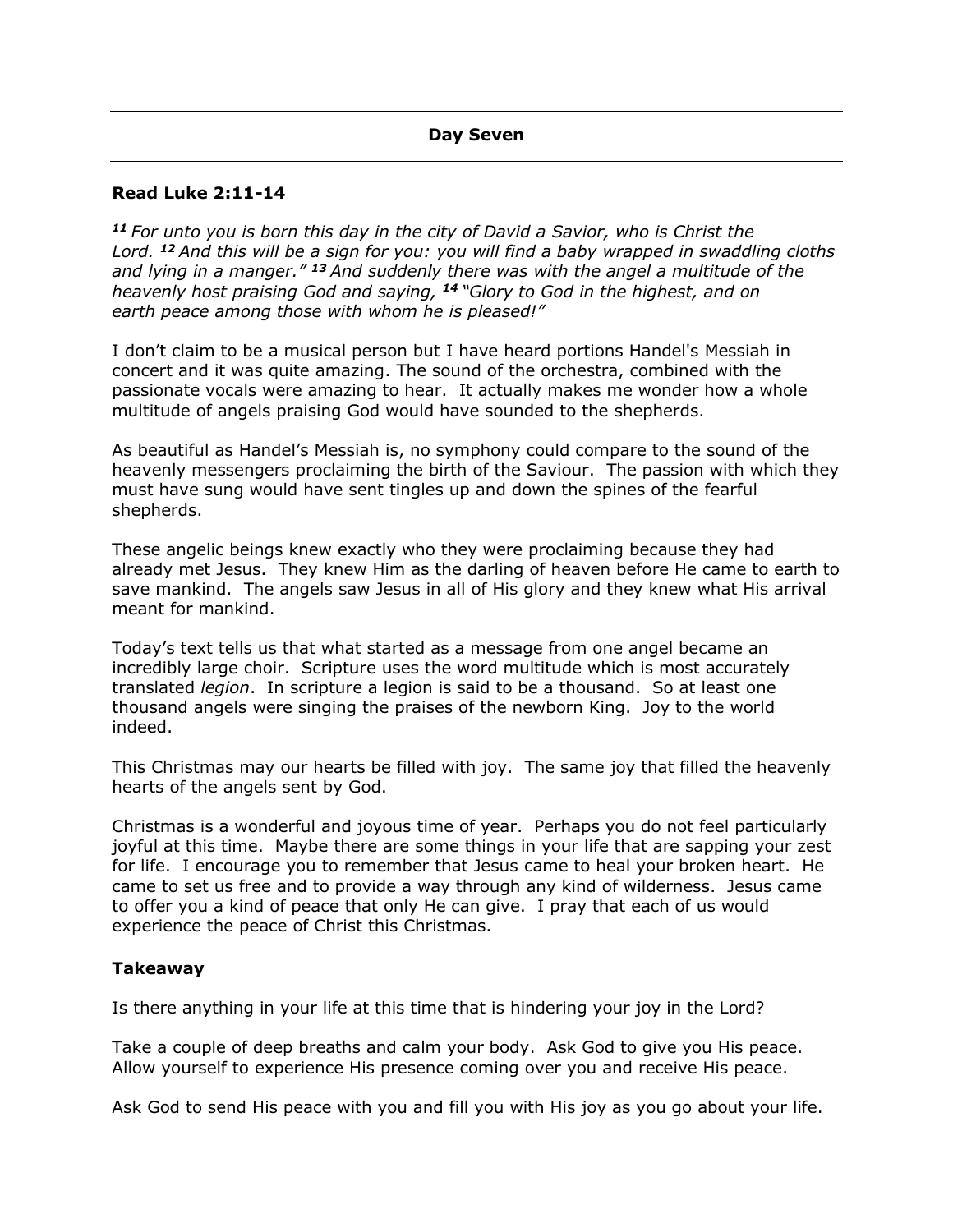# **Day Eight**

# **Read Luke 2:15-18**

*<sup>15</sup> When the angels went away from them into heaven, the shepherds said to one another, "Let us go over to Bethlehem and see this thing that has happened, which the Lord has made known to us." <sup>16</sup> And they went with haste and found Mary and Joseph, and the baby lying in a manger. <sup>17</sup> And when they saw it, they made known the saying that had been told them concerning this child. <sup>18</sup> And all who heard it wondered at what the shepherds told them.*

Upon hearing of the birth of Christ, the shepherds immediately left for Bethlehem. I don't know who was left to watch the sheep or where they would have corralled them but they were overly eager to witness what had just been reported to them. After seeing the Christ-child their excitement could still not be contained. As verse 18 indicates they told whoever would listen about the birth of Jesus.

This reminds me of a story found in Genesis 18. Abraham was resting in his tent and in the distance three figures appeared. Abraham quickly came to the realization that they were messengers from God. Upon this realization he ran toward then and greeted them. He washed their feet and offered them a place of rest. He told one of his herdsman to kill and prepare his most choice calf, and he had his wife Sarah bake the finest bread.

Abraham and the shepherds have something in common. They gave God what He deserved; their very best. God desires the same from us. God gave us His very best in sending His Son to save us and we must give Him the same. We should give the Lord the best of our time, the best of our energy and the best of our resources. God doesn't want us to give Him our all because we owe Him but because we love Him. Just as Abraham and the shepherds believed, we too believe that He is worthy of our everything. The question is are we giving it to Him?

## **Takeaway**

Quiet yourself and ask God to show you where you haven't been giving Him your best. Remember that He is not showing you this because He is mad at you but because He wants a closer relationship with you.

Ask the Lord to give you the strength and the courage to follow through on the areas in your life where you struggle to give Him your best.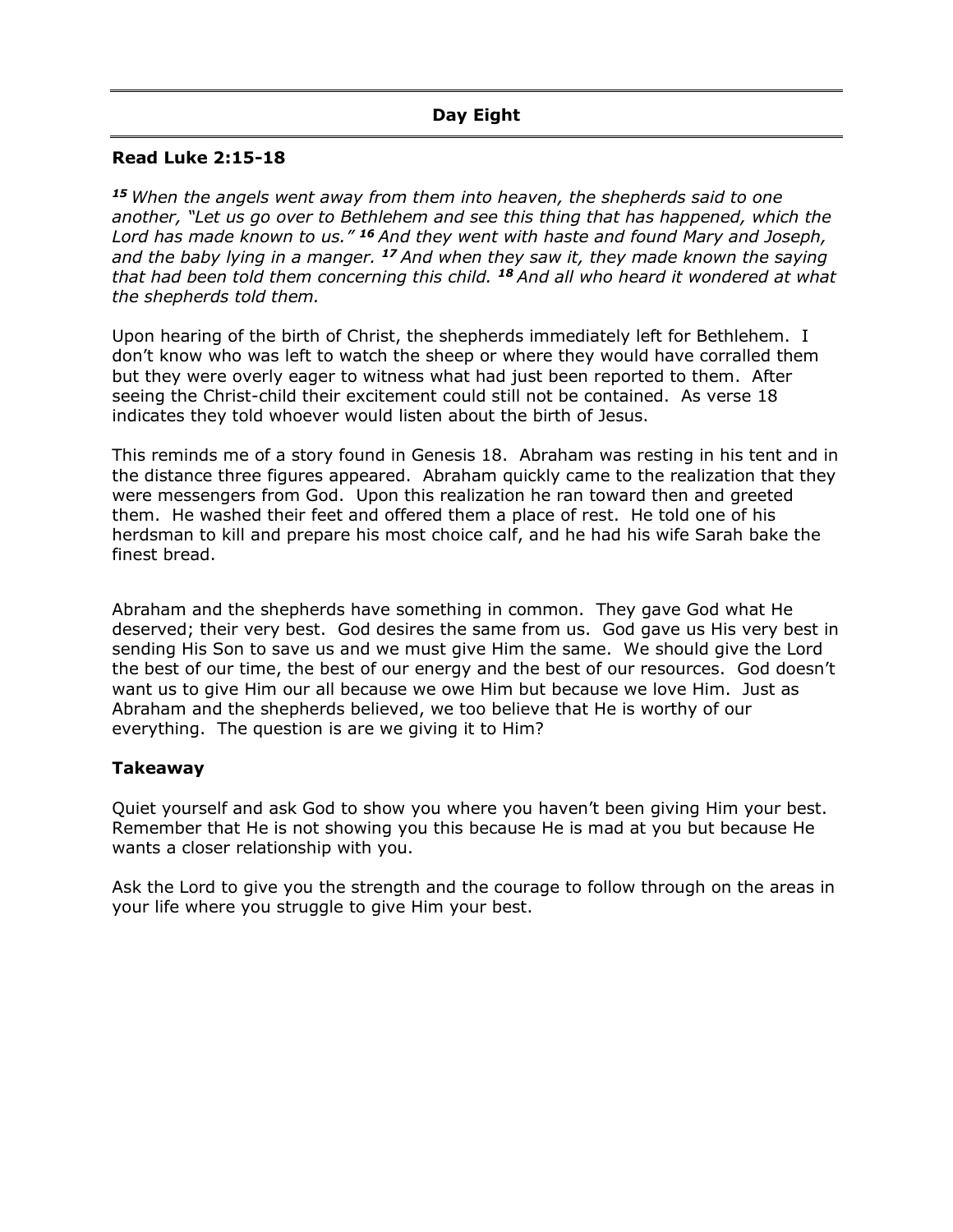# **Day Nine**

## **Read Luke 2:19**

*<sup>19</sup>But Mary treasured up all these things, pondering them in her heart.*

The definition of ponder is *to think about* or *to meditate upon.* Another definition that I prefer is *to cast over and over in one's mind or heart*. Luke, the author of this book, is known to be a man who pursued historical accuracy with great vigor. Luke often gave his account of events from a different perspective than the other gospel writers. That's what makes his intentional inclusion of Mary casting the events surrounding the birth of Christ over and over in her heart so intriguing.

So many valuable lessons can be taken from Luke's inclusion of this one verse. Mary was clearly determined not to let all that she had experienced escape her. And did she ever experience a lot! Over the course of nine months she found herself to be the vessel chosen by God to bring the Messiah into the world. She carried the child in secrecy while her husband did his utmost to protect her from public scrutiny. She journeyed from Galilee to Bethlehem while carrying the child, and when she arrived there was no place for her to give birth to the future King.

She gave birth in a shelter for animals and placed her newborn son in an animal feeding trough. Then she had a group of shepherds visit, invaded her space because they were so desperate to see the baby King that the angel had told them about.

Through all of this Mary knew the importance of reflection. In today's world she probably would have kept a journal, written a book, or blogged about it all. However, she went about her pondering. It was obviously noted by those around her because Luke did not write from an eye witness account. He had someone pass this important piece of information on to him.

I think that God inspired Luke to include this. I believe that God wanted those who studied the text decades and centuries later to know the importance of reflecting upon Christ's role in our lives. I believe that God is using Mary as a model for you and me to follow. To not let life pass us by without reflecting and to spend time in selfexamination. To count our blessings and remember God's faithfulness.

## **Takeaway**

Take fifteen minutes at some point today, right now if possible and reflect on God's presence in your life.

As you reflect, ask God to remind you of the times that He has been faithful and shown you His favour.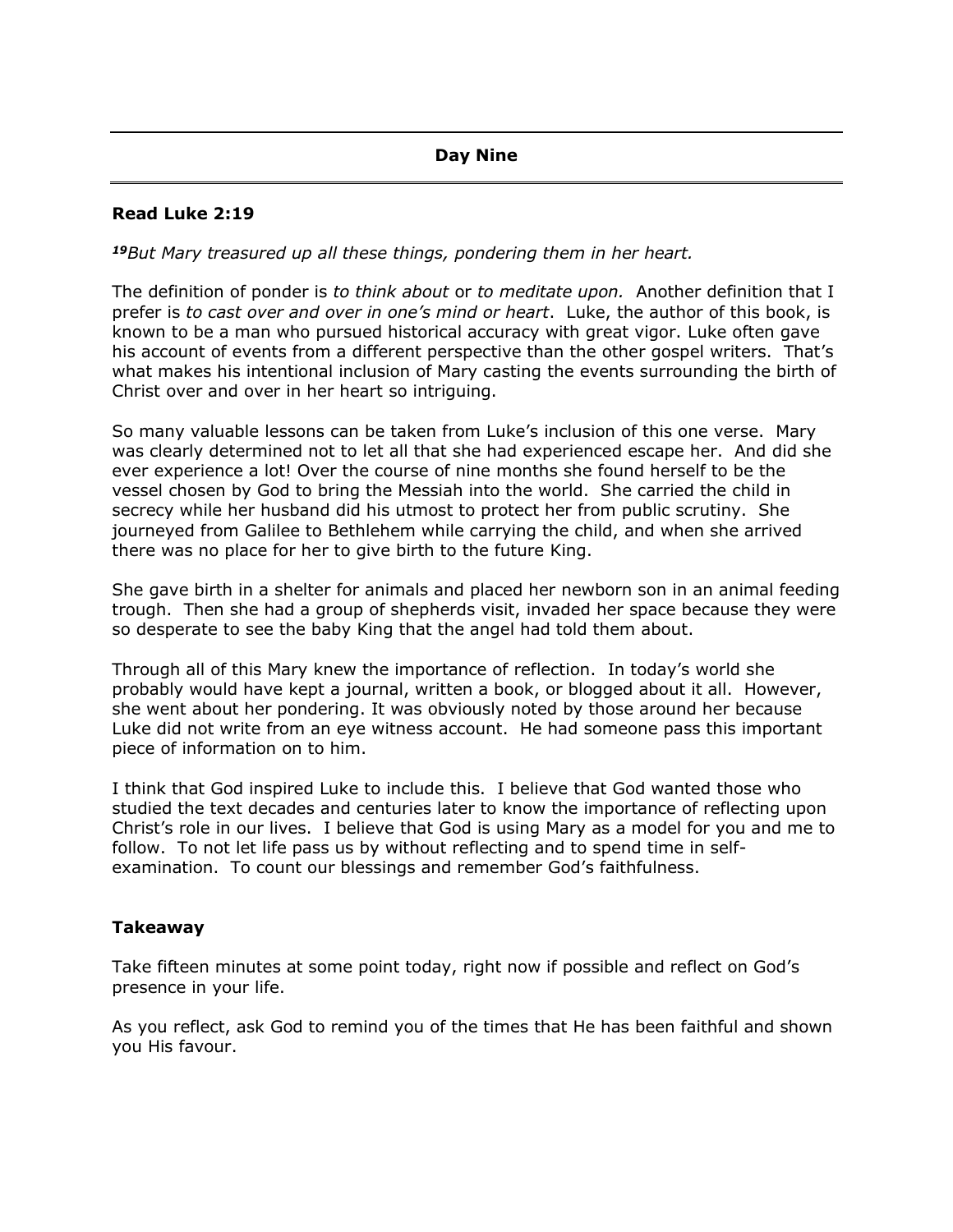## **Read Luke 2:20**

*<sup>20</sup> And the shepherds returned, glorifying and praising God for all they had heard and seen, as it had been told them.*

Want to know what God expects of us as Christians? Read verse twenty again. The shepherds have shown us how it is done. They received a message from God that the Saviour had entered the world. They believed what God had told them to be true and they went to see for themselves. They pursued Christ. When they found Him they bore witness to the truth. The shepherds had a genuine encounter with Christ.

After experiencing Christ did the shepherds just go back to their daily routines and hide it in their hearts? No, they didn't. They couldn't. What they had witnessed was so special that they could not keep it inside. They had to talk about it. Their lives had been changed. They went from being common shepherds to shepherds with a purpose. They knew they had a new found responsibility. That new purpose was to bring glory to God, to give Him the praise that is due Him and to tell others about Him.

That is Christianity in its simplest form. That is what you and I are to be about. Glorifying Him with our lives, praising Him for who He is and making Him known to others. Does that mean that we put the rest of our lives on hold? Of course not! Today's verse states that "the shepherds returned". They went back to their flocks. They continued their livelihood. They saw a bigger picture and were filled with a greater purpose.

The shepherds are you and me. Going about our business. Doing the best that we can to work and support our loved ones. Trying to be good citizens and people of integrity and teaching our offspring to be the same. With Christ as the centre of it all. So live your life. Enjoy your life. But live it as a true believer. Act like a follower of Jesus Christ. That is what the word Christian really means … follower of Christ. Do your best to bring glory to Him with your life. Be obedient to God's Word and be honourable with your life.

Praise God for who He is and for all He has done in you and through you. Praise Him in your personal life and praise Him with other believers. Tell others about Him. Share with those who don't believe the wonderful gift that God has given you. It was never meant to be kept to ourselves. Don't get nervous about sharing the gift. Just ask God for opportunities and when the time comes be ready and faithful and let Him do the rest.

So let's live as the shepherds lived. Let's live like Christians!